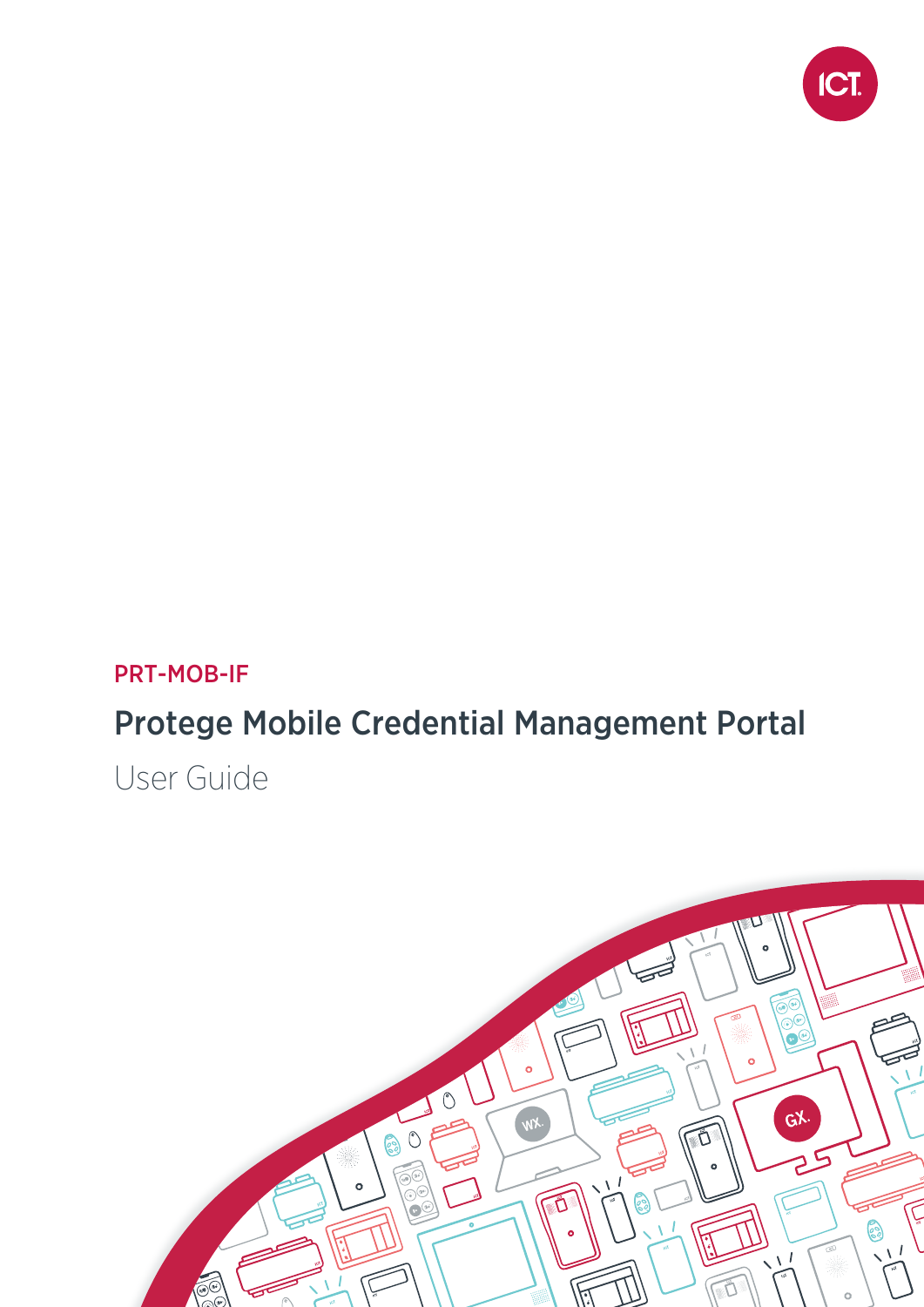The specifications and descriptions of products and services contained in this document were correct at the time of printing. Integrated Control Technology Limited reserves the right to change specifications or withdraw products without notice. No part of this document may be reproduced, photocopied, or transmitted in any form or by any means (electronic or mechanical), for any purpose, without the express written permission of Integrated Control Technology Limited. Designed and manufactured by Integrated Control Technology Limited, Protege® and the Protege® Logo are registered trademarks of Integrated Control Technology Limited. All other brand or product names are trademarks or registered trademarks of their respective holders.

Copyright © Integrated Control Technology Limited 2003-2021. All rights reserved.

Last Published: 21-Sep-21 2:22 PM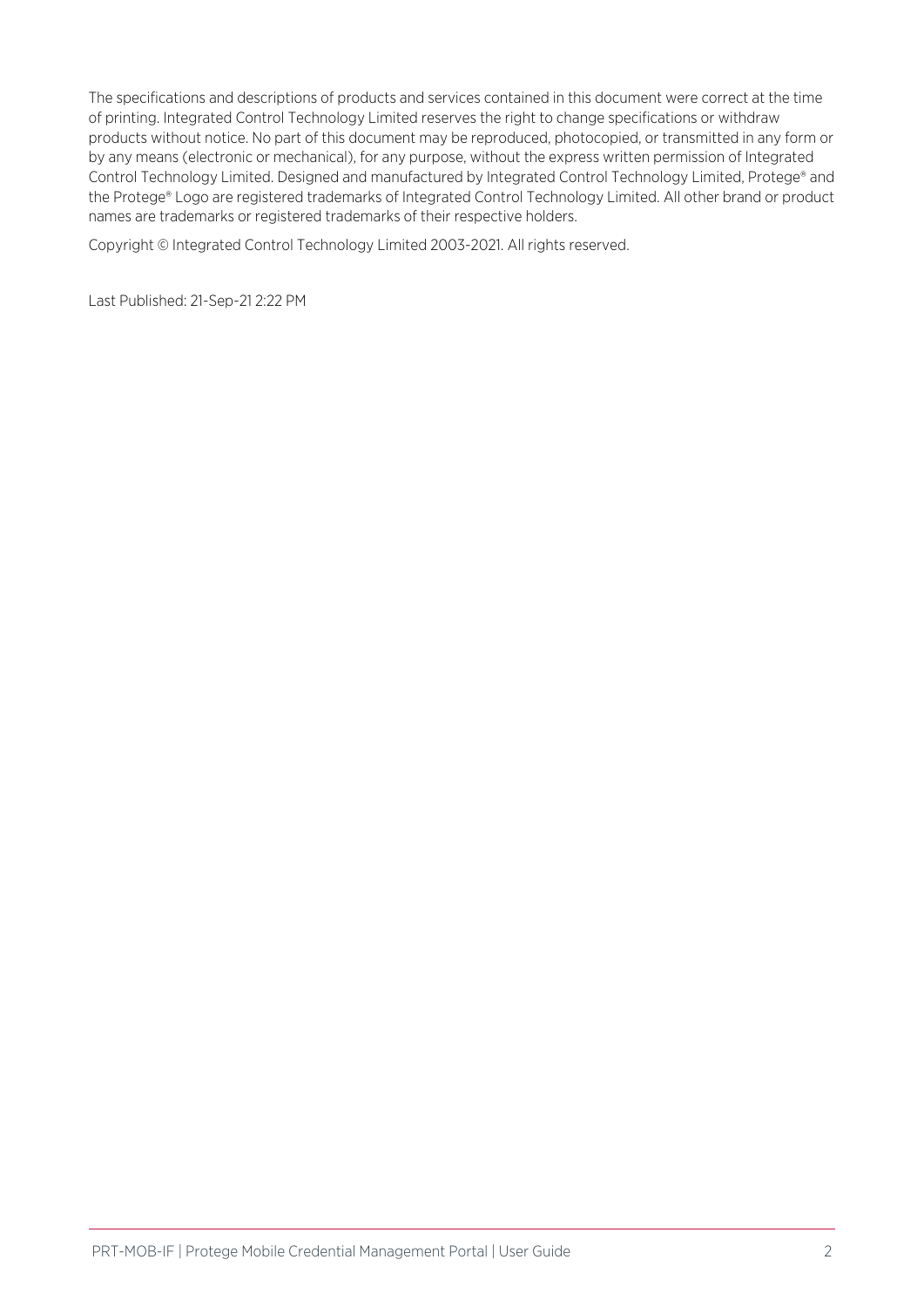## **Contents**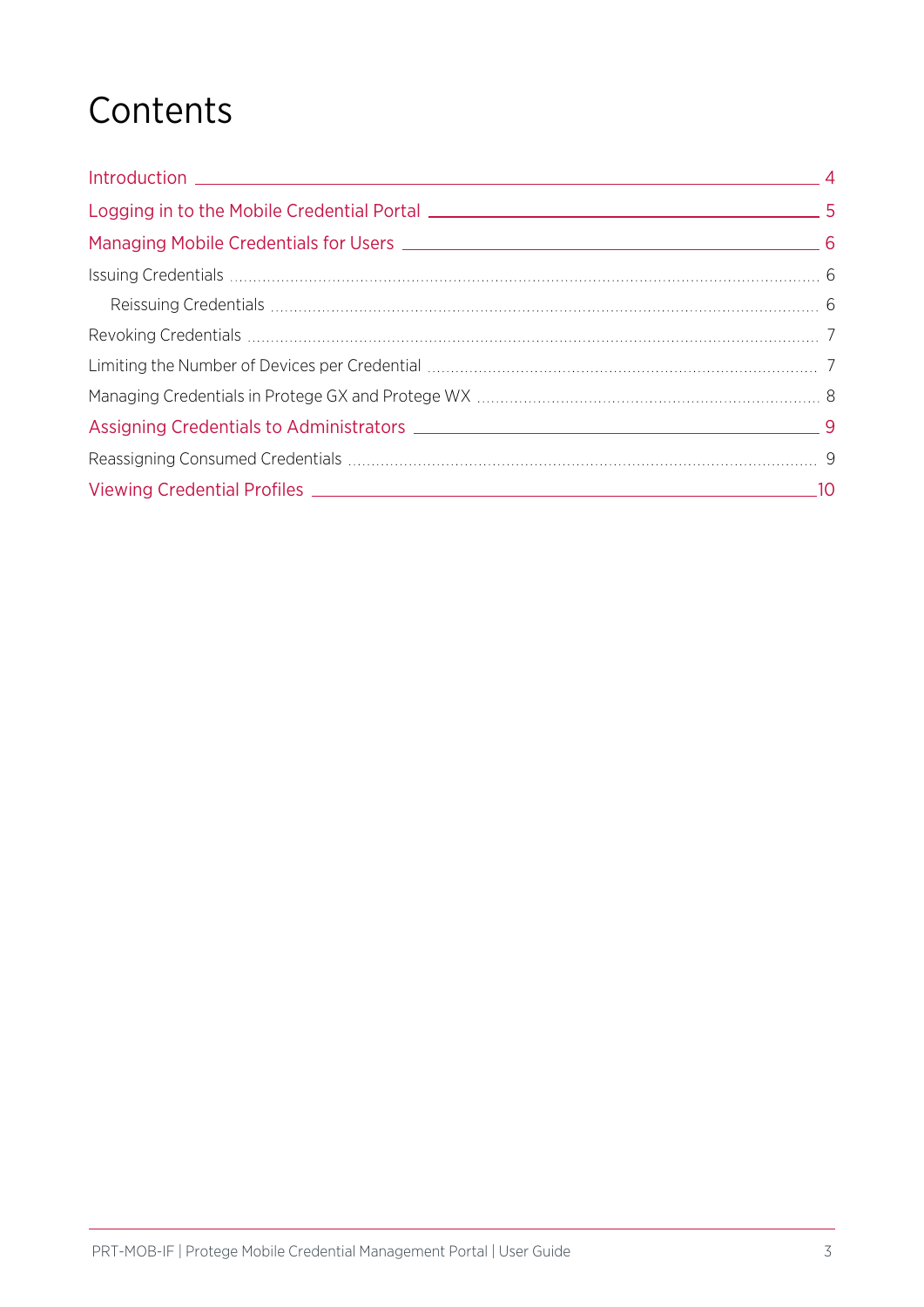## <span id="page-3-0"></span>Introduction

The Protege Mobile Credential Management Portal ([https://wirelesscredentials.com](https://wirelesscredentials.com/)) is a web portal for issuing and managing Protege GX and Protege WX mobile credentials.

This portal makes it easy for installers, building managers and security personnel to issue wireless credentials to staff, allowing them to access what they need with nothing more than their smartphone.

This document provides a guide to:

- ⦁ Logging in to the mobile credential management portal
- ⦁ Issuing credentials to users
- ⦁ Revoking credentials
- ⦁ Managing user credentials in Protege GX and Protege WX
- ⦁ Assigning credentials to administrators
- ⦁ Viewing credential profiles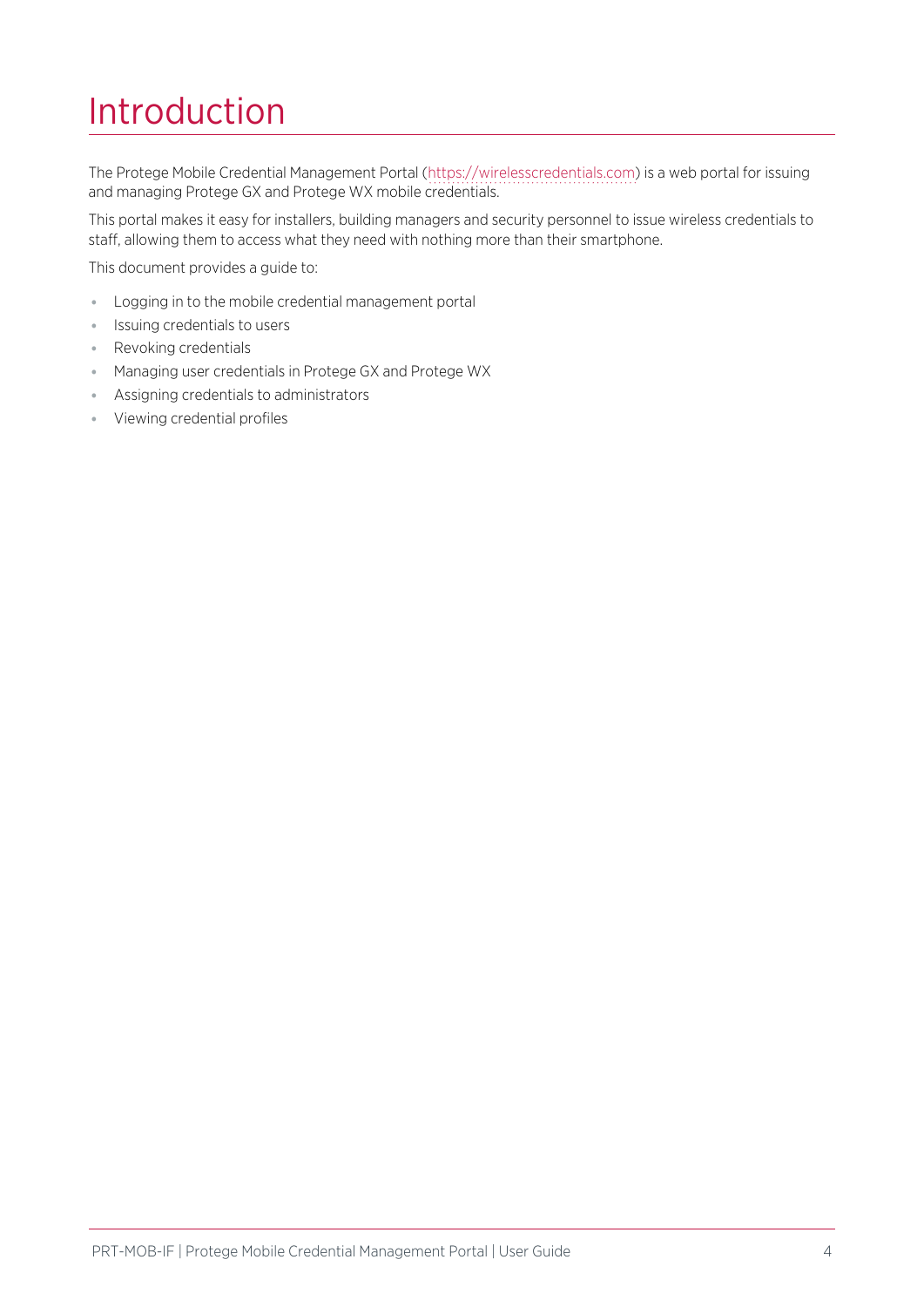## <span id="page-4-0"></span>Logging in to the Mobile Credential Portal

When you purchase mobile credentials from ICT, or when another administrator assigns credentials to you, you will receive an email notifying you that the credentials have been assigned to your portal account.

Browse to the portal by clicking the link in the email, or entering [https://wirelesscredentials.com](https://wirelesscredentials.com/) into a browser.

You will be presented with a login screen:

⦁ The Protege mobile credential management portal uses the same login account as the Protege apps. If you already have an account on the Protege Mobile App or the Protege Config App, enter the same username and password to log in to the mobile credential portal.

This is not the same account that you would use to log in to the ICT website, Protege GX or Protege WX.

If you do not yet have a Protege mobile account, click Create an Account. Enter your email address and a new, secure password (repeating it to confirm). Click Create Account.

If you have already been assigned mobile credentials, ensure that you create your account using the same email address as the one that the credentials have been assigned to.

- If you have forgotten the password for your mobile account, click Forgot Password?, enter your email address and click **Send Reset Link** to receive an email inviting you to reset your password.
- After you have logged in, you can reset your password at any time by navigating to **Your Account** in the sidebar and entering a new password.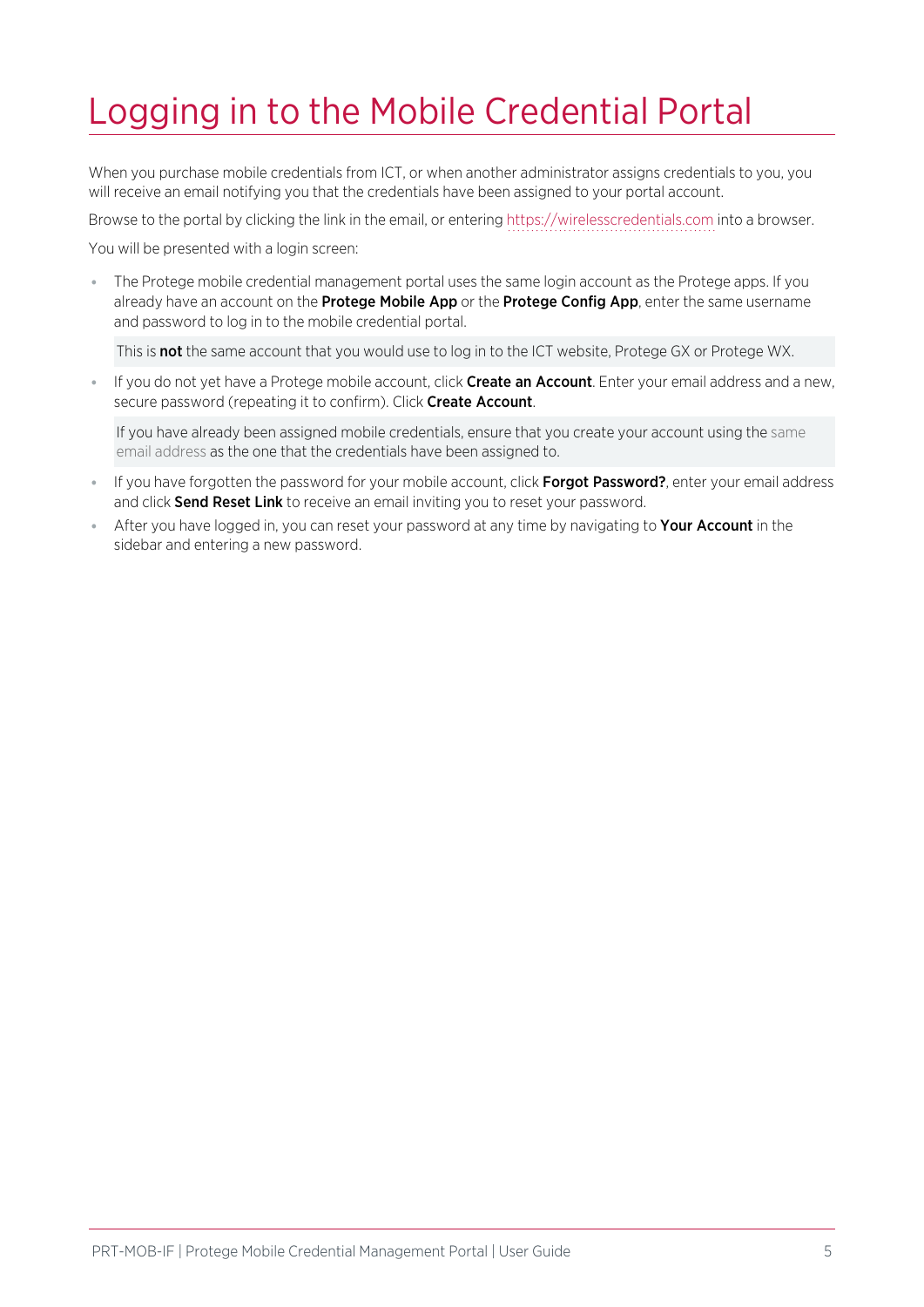## <span id="page-5-0"></span>Managing Mobile Credentials for Users

When you log in, you will be presented with the **Mobile Credentials** page. This displays all of your available mobile credentials; allowing you to view details, issue credentials or reassign them. Mobile credentials are organized by batch, allowing you to separate credentials that were assigned to you at different times.

Each mobile credential displays the following details:

- **Company**: The company to which the credential is assigned.
- Credential Profile: The sub-category of credentials within that company. This corresponds to a particular range of facility/site codes.
- **Credential Token:** A unique code for each mobile credential.
- **Credential**: The facility and card number for the credential. These must be assigned to the user as a card number in Protege GX or Protege WX (see [page 8\)](#page-7-0) before it will be recognized by the security system.
- **Batch Token:** A unique code for each batch of credentials.
- **Created:** Date that the mobile credential was first created.
- **Issued:** Date that the mobile credential was issued to a user.
- . Consumed: Whether the mobile credential has been consumed (i.e. activated by the user) or not.

<span id="page-5-1"></span>To view more information about each credential, including a full event log, click the **Credential Token** code.

#### Issuing Credentials

To issue a credential to a Protege GX or Protege WX user:

- 1. On the **Mobile Credentials** page, locate a credential with the correct credential profile (i.e. site) for that user.
- 2. Click Issue Credential.
- 3. Enter the email address of the user.
- 4. Click Issue.

The user will receive an email informing them that they have been issued a mobile credential and providing instructions for how to activate it.

Once the user activates it this consumes the credential, and it will be displayed as unavailable in the web portal.

For more information on using the Protege Mobile App, see the Protege Mobile App User Guide.

Note that the credential must be assigned to a user in Protege GX or Protege WX before it will be recognized by the security system (see [page 8\).](#page-7-0)

#### <span id="page-5-2"></span>Reissuing Credentials

If a credential has been issued to a user but not yet consumed (i.e. activated in the mobile app), it can be reissued to another email address. This is especially useful when an incorrect email address has been entered, preventing the user from accessing their credential, or when user requirements change.

- 1. Locate the credential to be reissued on the Mobile Credentials page.
	- Ensure that the **Show Issued Credentials** option is checked.
	- You can use the **Search** field to easily locate a particular credential.
- 2. Click Reissue Credential.
- 3. Enter a new Email Address. Enter Notes to indicate why the credential has been reissued.
- 4. Click Reissue.

The new user will receive a credential issue notification email as normal.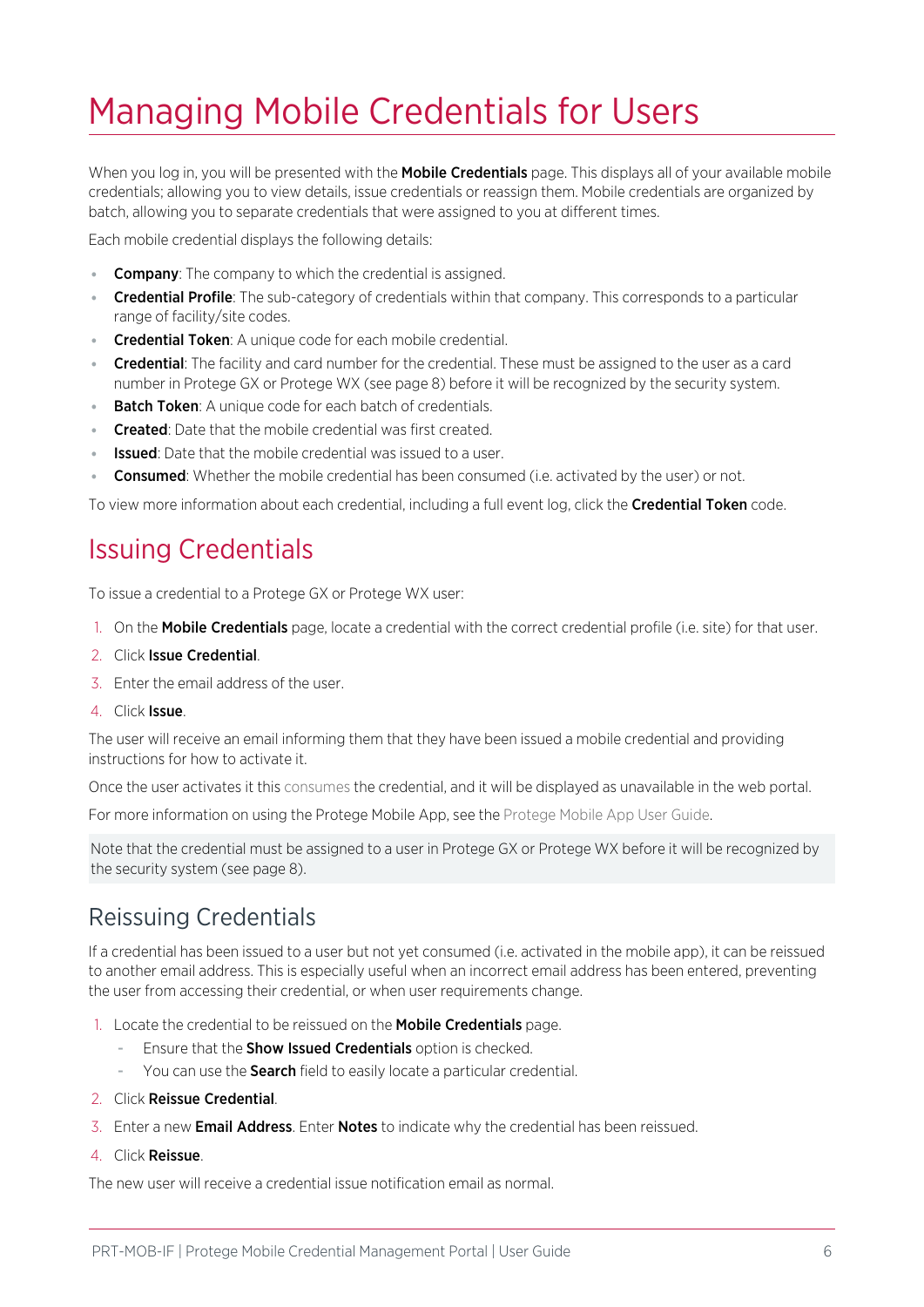<span id="page-6-0"></span>Once a credential has been consumed, it cannot be reissued to another user.

### Revoking Credentials

Once a credential has been assigned to and consumed by a user, it can still be revoked if no longer required.

Revoking a credential in the mobile credential portal is equivalent to cutting up an access card; it will no longer be available to assign to any user. If a user misplaces their mobile device, it is better to temporarily disable the credential in Protege, rather than revoke the credential.

To revoke a credential:

- 1. Locate the relevant credential on the Mobile Credentials page.
	- Ensure that the **Show Consumed Credentials** option is checked.
	- You can use the **Search** field to easily locate a particular credential.
- 2. Click on the **Credential Token** code to open the Credential Details page.
- 3. Click the Revoke Credential button.
- 4. Enter a note to explain why the credential is being revoked. Click Revoke.

The credential will be removed from the user's mobile app account

<span id="page-6-1"></span>Note: The user will not receive an email notifying them of this.

#### Limiting the Number of Devices per Credential

By default, a mobile credential can be installed on an unlimited number of devices. This is convenient for end users, but can also create a security risk as some users might give their mobile app logins to unauthorized parties to grant them access. To mitigate this risk, you can limit the maximum number of devices that each credential can be installed on.

This feature is only available with Protege Mobile App versions 1.0.6 or higher.

#### Managing Devices for a Single Credential

- 1. Locate the relevant credential on the Mobile Credentials page. You can use the **Search** field to easily locate a particular credential.
- 2. Click on the **Credential Token** code to open the credential details page.
- 3. Set the Device limit per Credential to the maximum number of devices which can use this credential.

The default setting is 0, which means that there is no limit on the number of devices for the credential.

When the user has consumed their credential on a device, you will see the device's platform, model and last used date listed on this page.

To remove a credential from one or more devices, check the boxes beside each required device and click Remove **Devices**. This is useful if the device is lost, stolen or replaced.

It is not possible for app users to remove their devices from the device limit. If they need to free up a device, they must talk to their administrator.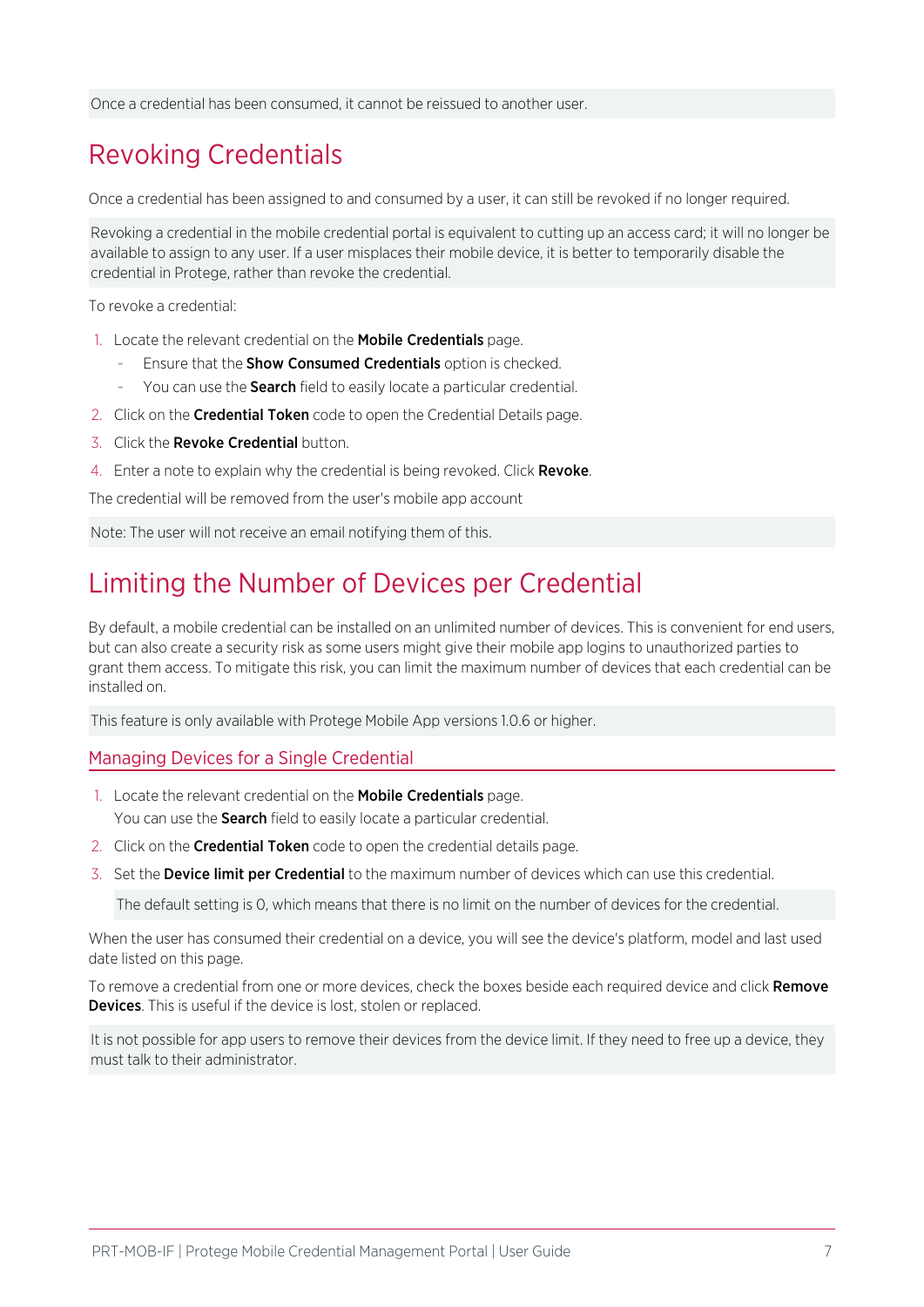#### Managing Devices Using a Credential Profile

You can set a device limit for all of the credentials in a specific credential profile.

- 1. Navigate to **Credential Profiles** and select the required credential profile.
- 2. Set the Device limit per Credential.

The default setting is 0, which means that there is no limit on the number of devices per credential.

- 3. Click Update Credential Profile Details to apply this device limit. All future credentials added to this credential profile will use this default device limit.
- 4. To apply this new limit to all existing credentials in the credential profile, click **Update all Credentials in this** Profile.

If one or more credentials in this credential profile already has more devices than the new limit, you will see a warning popup. You must resolve this issue before you can apply the new limit.

### <span id="page-7-0"></span>Managing Credentials in Protege GX and Protege WX

Even though the mobile credential has been issued to an email address via the web portal, it still needs to be assigned to the corresponding user in Protege GX or Protege WX to allow them to use it to access the system.

Managing users in Protege GX or Protege WX requires the correct operator permissions. If these are not available, please contact your installer or system administrator.

To assign a credential to a user in Protege:

- 1. Identify the Facility/Card Number that you wish to assign. This will be in the Credential column on the Mobile Credentials page in the form of FACILITYNUMBER:CARDNUMBER (e.g. 1000:234).
- 2. Log in to Protege GX or Protege WX and navigate to Users | Users.
- 3. Select the user who has been issued this credential, or create a new user if necessary.
- 4. Enter the credential details into one of the Facility/Card Number fields. Eight fields are available to accommodate multiple credentials.
- 5. If you need to disable a user credential, check the Disabled checkbox beside that credential.
- 6. Click Save.

Once a mobile credential has been assigned in Protege, the user can use it to access any parts of the system that are allowed by their access levels, just like a normal access card.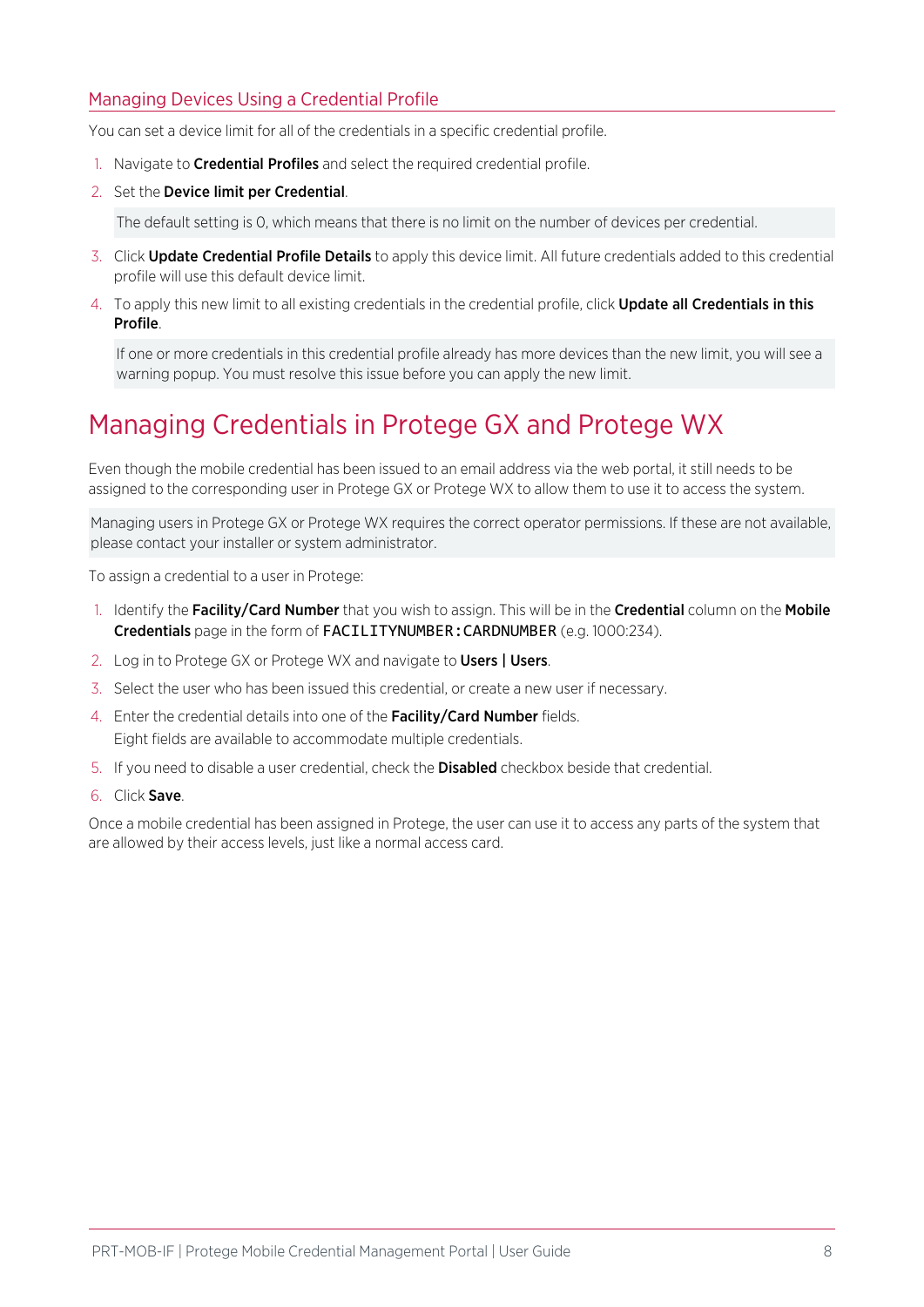## <span id="page-8-0"></span>Assigning Credentials to Administrators

As well as issuing credentials to users, you may need to assign batches of credentials to administrators (such as building managers or security personnel) for management.

- 1. On the **Mobile Credentials** page, select any number of credentials by clicking the checkboxes beside each row. Click Select All or enable the Select All From Batch option to bulk select credentials.
- 2. Return to the top of the page. Enter the email address into the **Assign Selected Credentials To** field.
- 3. Enter any relevant **Notes** into the field that opens.
- 4. Click Assign. The person will receive an email informing them that they have new credentials assigned. They can now issue or assign these credentials from their account as required.

Once credentials are assigned to another person they are no longer visible from your account. They can only be accessed by the account they are currently assigned to.

<span id="page-8-1"></span>If credentials are assigned to a person who is no longer available or in the organization, and you are unable to access the account or reset the password, you will need to contact ICT Customer Services for assistance.

### Reassigning Consumed Credentials

Once an issued credential has been consumed by a user, it may be necessary to assign it to a new administrator. For example, if an administrator has been removed from the system, their assigned credentials should be reassigned so that they can be managed and revoked by a different administrator.

Reassigning credentials can only be performed from the account they are currently assigned to.

- 1. You will need to log in to the account the credentials are assigned to.\*
- 2. Select the credentials to be reassigned.
- 3. Enter the email address of the account to reassign to into the Assign Selected Credentials To field.
- 4. Click Assign.

\* If you do not know the account password, you can use the Forgot Password function to reset the password.

This does require that you have access to the email address associated with the account. For this reason, it is recommended that any accounts that you assign credentials to for management are general company email accounts that you can access, and not personal email accounts.

If you are unable reset the password, you will need to contact ICT Customer Services for assistance.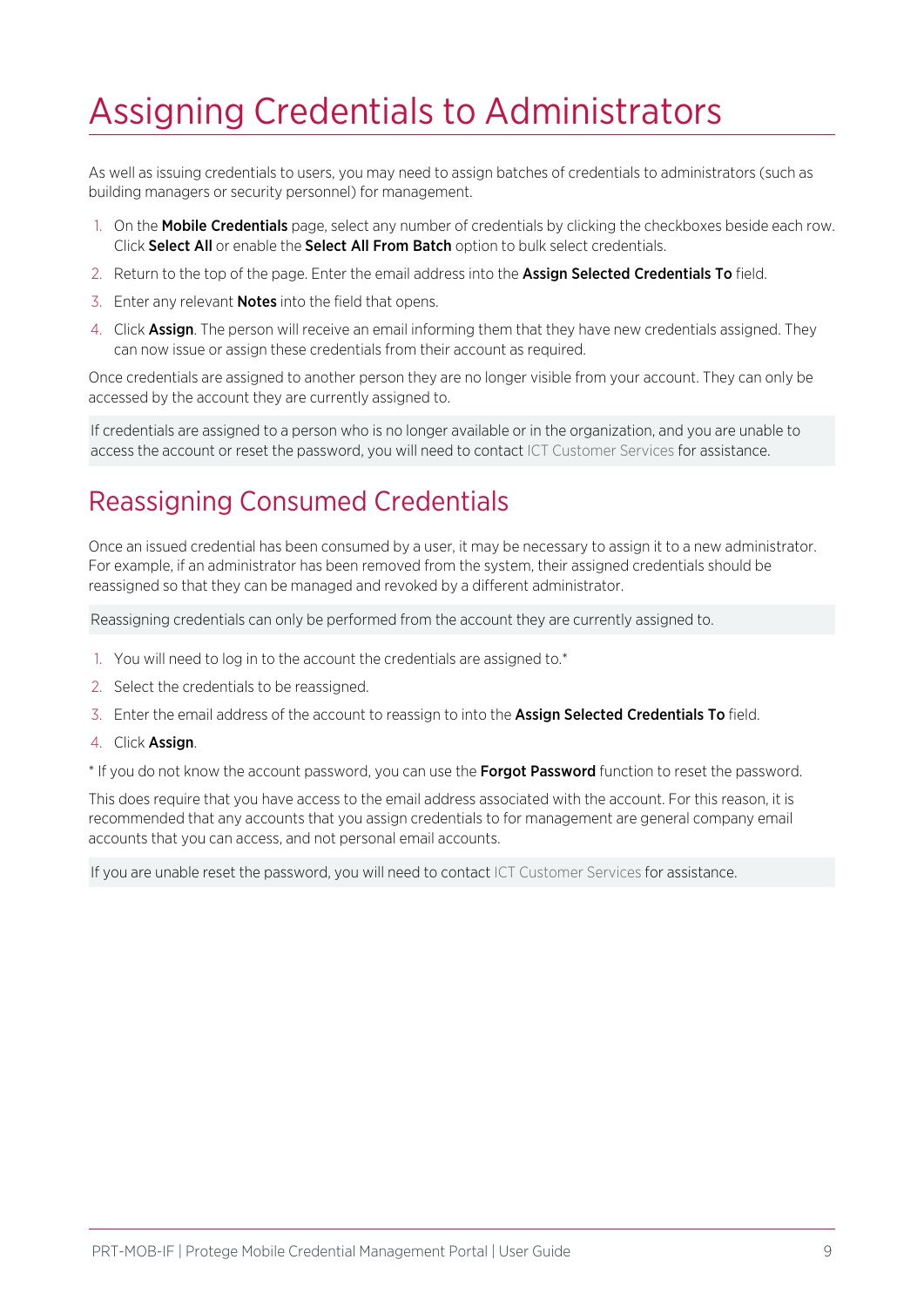# <span id="page-9-0"></span>Viewing Credential Profiles

The Credential Profiles page displays the various credential profiles which are used by your assigned credentials. Each credential profile represents a company and category of credentials within that company (such as a site and a particular range of card numbers).

Click on the Credential Profile column to view profile details, including the number of available and consumed credentials in the profile.

Click View Credentials in this Credential Profile to filter your assigned credentials by this profile.